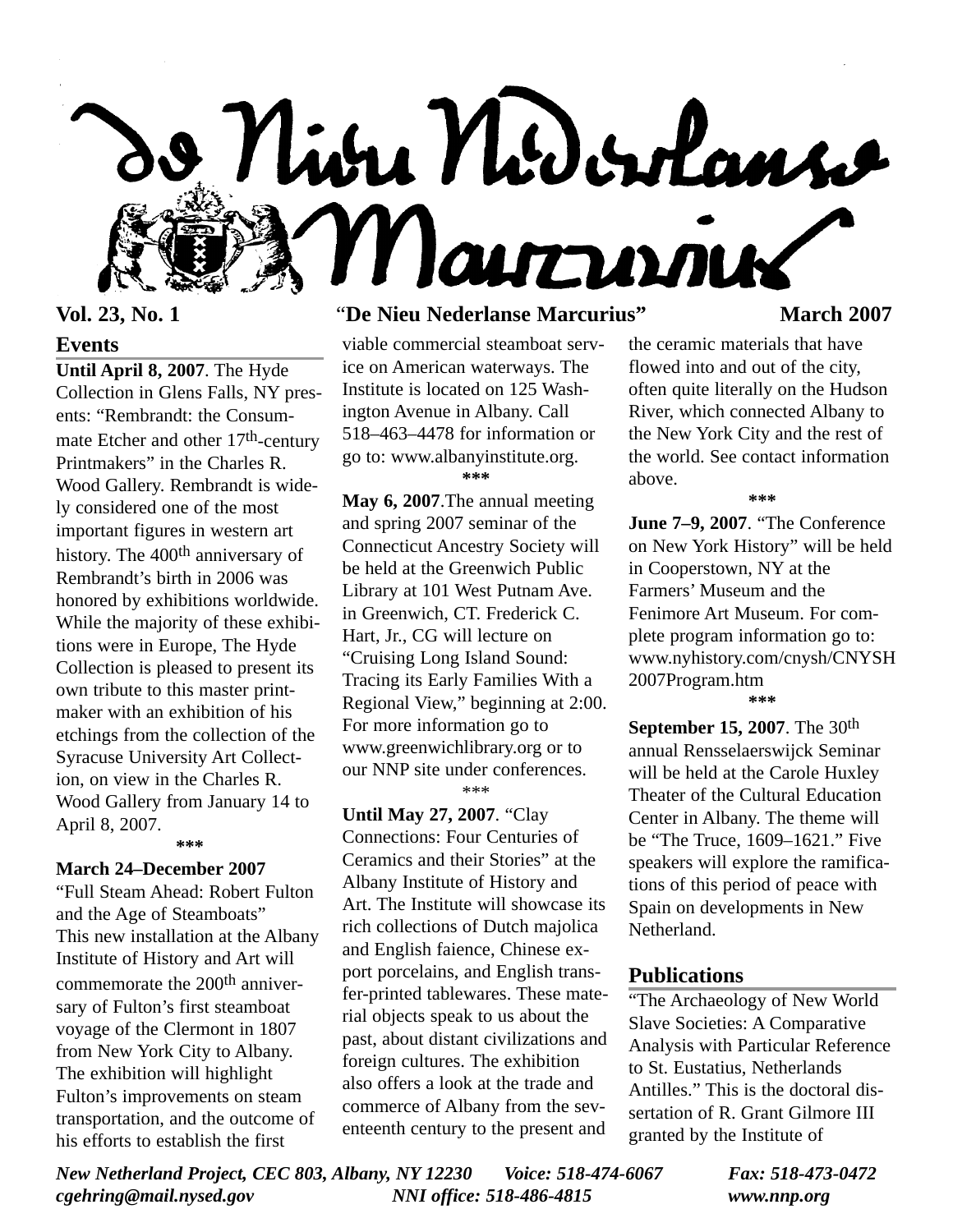Archaeology, University College London. It can be downloaded at: www.secar.org.

#### **\*\*\***

If you've always wanted to know more about the author of *Rip van Winkle* and *The Legend of Sleepy Hollow*, Andrew Burstein's biography of Washington Irving, entitled *The Original Knickerbocker*, might be just what you've been waiting for. Basic Books. 420 pages. The \$27.50 list price is deeply discounted at Amazon. Remember, when ordering to enter Amazon through our website by clicking on <**books and more**> on our homepage.

#### **News**

It is with deep regret that we announce the death of **Charles L. "Chuck" Fisher**. Chuck finally succumbed to his battle with melanoma on February 8, 2007 at the age of 57. The NNP had the good fortune to know Chuck in his capacity as archeologist at the New York State Musuem.

#### **Websites**

Following are only a few of the many sites relating to Admiral de Ruyter in celebration of this the 400th anniversary of his birth: http://michielderuyterjaar.nl; www.michielderuyter.com; www.admiraelderuyter.nl; www.deruyter.org/english\_section.html.

# **News from the NNI**

The annual general meeting of the New Netherland Institute was held on January 27, 2007 at the Pruyn mansion in Newtonville, NY. Caspar Pruyn was the rent collec-

# **De Nieu Nederlanse Marcurius 2**

tor for the van Rensselaers in what is now Colonie. His mansion is now the community cultural center for the town. President Charles Wendell gave his annual report on the Institute's activities in 2006. The nominating committee proposed for Board membership E. James Schermerhorn of the Dutch Settlers Society of Albany and William de Witt of the Holland Society and these were unanimously approved. Elisabeth Paling Funk is the new interim Treasurer and John van Schaick the financial advisor.

Jippe Hiemstra reported on the work of the 2009 Hudson celebration and exhibit committee. Contracts have been signed with Adirondack Scenic, Inc.for work on the Traveling Exhibition and with Robert E. Mulligan, Jr. as curator.

Charles Gehring reported on progress of the translation work including another volume of Fort Orange records sent to the publisher. The 2007 Rensselaerswyck seminar will be held in September at the New York State Museum and will focus on the 1609–1621 truce with Spain, the immediate background for the settlement of New Netherland.

After adjournment, Noah Gelfand, the Quinn Foundation fellow for 2006-07 spoke on his doctoral research on "Jews and the Atlantic World".

The next Board meeting was held on February 12, 2007 at the Albany Visitors Center. The slate of officers for 2007 was presented: Charles Wendell, President, Marilyn Douglas, Vice President, Elisbabeth Funk, Acting Treasurer, John van Schaick, Assistant Treasurer (Finances), Theodore Wright, Secretary. William DeWitt

was nominated for Board membership to finish the unexpired term of Anneke Bull until 2009.

President Wendell appointed committee chairs for Finance and Ways and Means Committees (Funk), the Ad hoc 2009 committee (Hiemstra) and Personnel and Administrative Oversight (future Executive Director to chair) and Nominating (Schermerhorn) committees.

A treasurer's interim report was presented by Elizabeth Funk. John Van Schaick discussed a proposal for a committee to review New Netherland subject matter in the on-line Wikepedia for accuracy. The retirement of Mary Redmond, the Institute's liaison with the State Education Department was noted with thanks for her participation on the Board. *T. Wright, Secretary* **\*\*\***

## **Focus on New Netherland and the Dutch: A 2009 Project of the NNI**

In celebration of the Henry Hudson Quadricentennial in 2009, the New Netherland Institute has embarked on a four-part project, coordinated by James F. Sefcik, Development Officer, NNI:

**• Light on New Netherland**, a traveling exhibition on the Dutch colony in North America to be available throughout the former New Netherland area and beyond. Museum exhibits present history far more effectively than any other medium. This exhibit of 24–26 panels totaling some 1,500 sq. ft. will introduce the general public and children to important but not well known aspects of American history and culture and reach an audience greater than that of a lecture series, catalog, or book.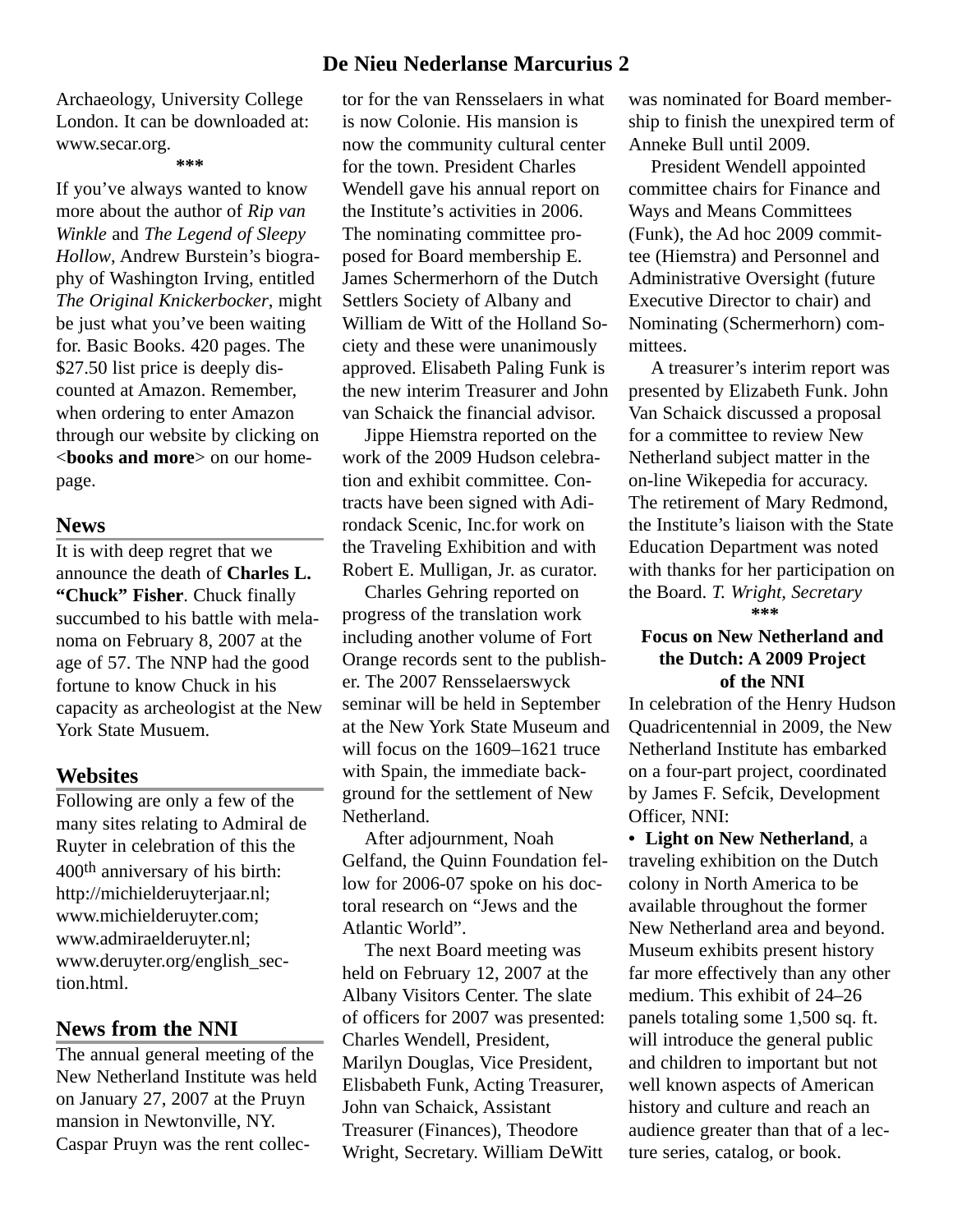# **De Nieu Nederlanse Marcurius 3**

The exhibit will travel beyond Albany and New York City and ultimately become a part of the permanent exhibits at the New Amsterdam History Center in NYC. No other institution to our knowledge is developing an exhibition on the scope of the  $17<sup>th</sup>$  century Dutch in the New World, from Connecticut to Delaware, including Beverwijck and New Amsterdam.

**• Discovery and Invention: the Worlds of Henry Hudson**, a nontraveling exhibit being developed by the Museum of the City of New York with the New Netherland Institute as a co-sponsor. NNI involvement includes the assistance of Dr. Charles Gehring, Director of the NNP, as well as support with funding and content.

**• Illuminating New York's Dutch Past**, a documentary film focusing on the NNP for presentation on TV and by DVD. This video will make clear why New Netherland documents are unique and important; explain the importance of using documentary evidence; relate the journey the documents took from 1674 to the present; explain the translation process and describe the skills necessary for translation; give examples of some of the fascinating information found in these early records; and dispel some of the Dutch folks myths and misrepresentations of the Dutch frequently found in literature and history.

**• Reflections on Dutch America**, a publication or liber amicorum in praise of the Dutch-American heritage as initiated in New Netherland. It will include an introduction by Russell Shorto followed by a series of 10-12 chapters by prominent writers and historians on a variety of topics germane to

the Dutch experience in the New World and its relationship to modern times.

Funding for the 2009 project, "Focus on New Netherland and the Dutch" is currently being sought with support already garnered from the Consulate General of the Netherlands in New York, the New Netherland Institute, the Netherlands America Foundation, the Bender Family Foundation, Broughton Charitable Private Foundation, Inc., Hollee Haswell, Lucius Littauer Foundation, Philips North America, Prins Berhard Cultuurfonds, Rabobank, the Wright Family Foundation, and members of NNI. All contributions will be suitably acknowledged by all four components of the project. Gifts may be made to the New Netherland Institute, PO Box 2536, Empire Plaza Station, Albany, NY 12220–0536.

#### **\*\*\***

#### **Kenney Award**

Nominations are still being accepted for the 2007 Alice P. Kenney Award: www.nnp.org/nni/Awards/ kenny.html). The Award will be presented as part of our spring program at the Ten Broeck Mansion in downtown Albany on June 9 beginning at 1:30 pm. Following the award ceremony there will be a talk given by a noted scholar in the field of New Netherland studies. NNI members will receive further information in a mailing in early May. It will also be posted on our website.

#### \*\*\*

# **Estate planning—it's not just for the wealthy**

All too often, when we see the term "estate planning," in the newspaper or a favorite magazine, our eyes glaze over or we dismiss it as not for us or we cringe at the thought of our own mortality. But the plain fact is that too many of us don't have a simple will thereby exposing ourselves and our loved ones to the vagaries and intrusions of state law rather than determining how we wish to dispose of our savings, investments, property, and other items regarded as important to us as individuals.

Estate planning can be as simple as a will which can be drafted by a qualified attorney, knowledgeable in federal and state law, for very little money for such an important document. Surely, you want to be the one to determine who will receive the results of your lifetime of hard work and not by some impersonal arbiter bound by laws enacted some time ago and not necessarily reflective of your wishes. Perhaps you want to provide for a child or grandchild requiring special care or reward someone whom you find deserving for whatever reason. Of course, you want your spouse provided for when you are no longer there to do so. A properly written will can guarantee these things will happen.

When you are planning the terms and conditions of your will or when you are reviewing the document, as you should periodically to reflect possibly changed circumstances, please consider leaving a sum certain to the New Netherland Institute so that the work of this fine organization, with which you are familiar, can continue well into the future. You will then have the satisfaction of knowing you have made a difference.

Thank you for your consideration. *James F. Sefcik*